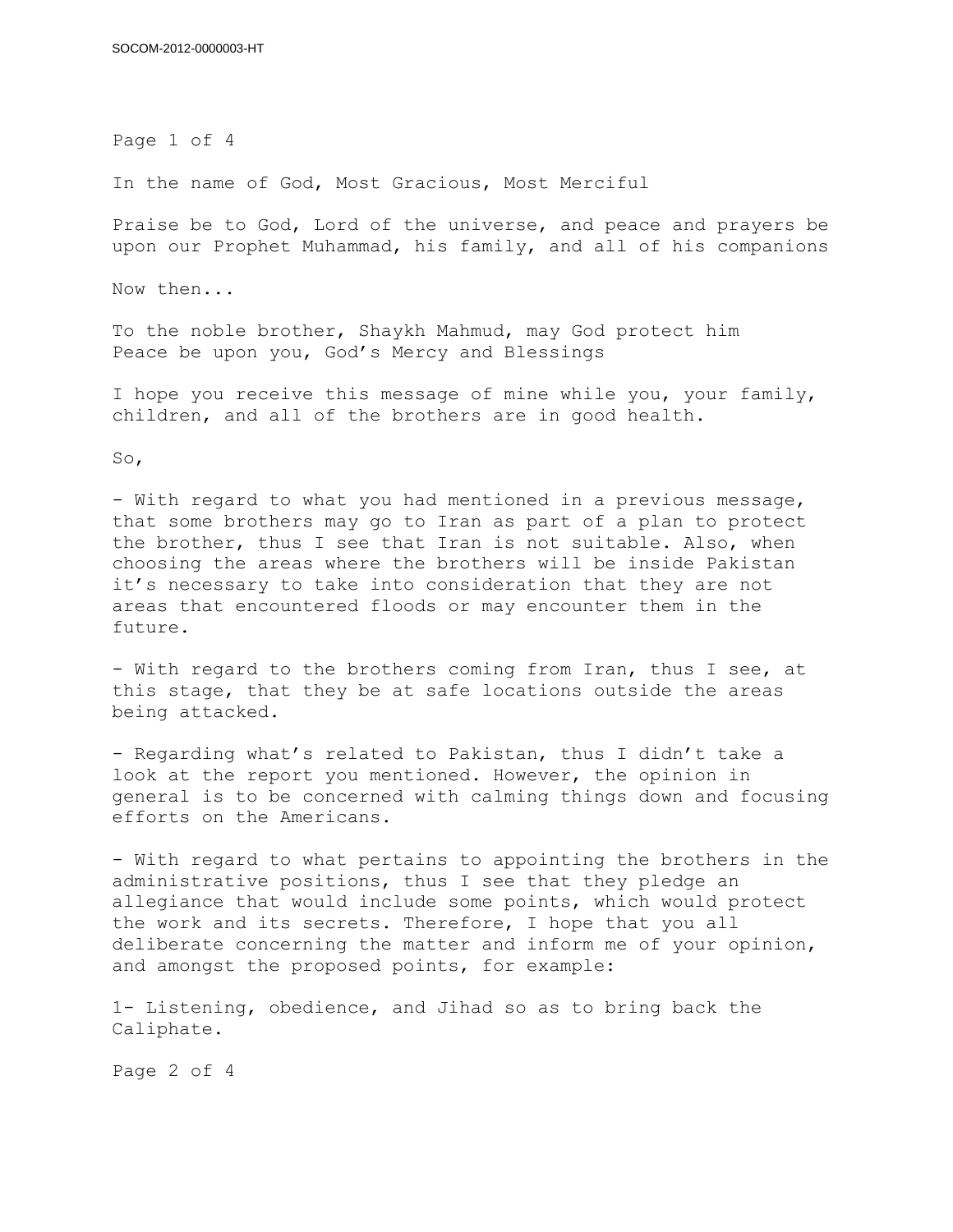2- Protect operational secrets.

3- Protect the work he is going to be responsible for, and provide advice to the leadership.

- Regarding what brother Basir mentioned relating to Anwar al- 'Awlaqi, it would be excellent if you inform him, on my behalf in a private message to him, to remain in his position where he is qualified and capable of running the matter in Yemen.

Therefore, he shall continue, by the blessings of God, as he has the characteristics that makes him capable of that. Additionally, the presence of some of the characteristics by our brother Anwar al-'Awlaqi is a good thing, in order to serve Jihad, and how excellent would it be if he gives us a chance to be introduced to him more.

- Also, I hope that he be informed of us still needing more information from the battlefield in Yemen, so that it is feasible for us, with the help of God, to make the most appropriate decision to either escalate or calm down. And with regard to informing us of the situations by them, thus I hope that brother Basir writes me his vision in detail about the situations and also asks brother Anwar al-'Awlaqi to write his vision in detail in a separate message, as well as brother Abu-Sufyan Sa'id al-Shahri, to send his vision in detail and separate.

How excellent would it be if you ask brother Basir to send us the resume, in detail and lengthy, of brother Anwar al-'Awlaqi, as well as the facts he relied on when recommending him, while informing him that his recommendation is considered. However, we would like to be reassured more. For example, we here become reassured of the people when they go to the line and get examined there.

## Page 3 of 4

Also, I hope that brother Basir be informed that the media appearance is his task, and in general, they should reduce the appearance during this period unless necessary, and if necessity calls for one of the brothers to issue a speech, thus Basir should review it before it's broadcasted in the media. It shall be pointed out, whereas you didn't point out, that the speech of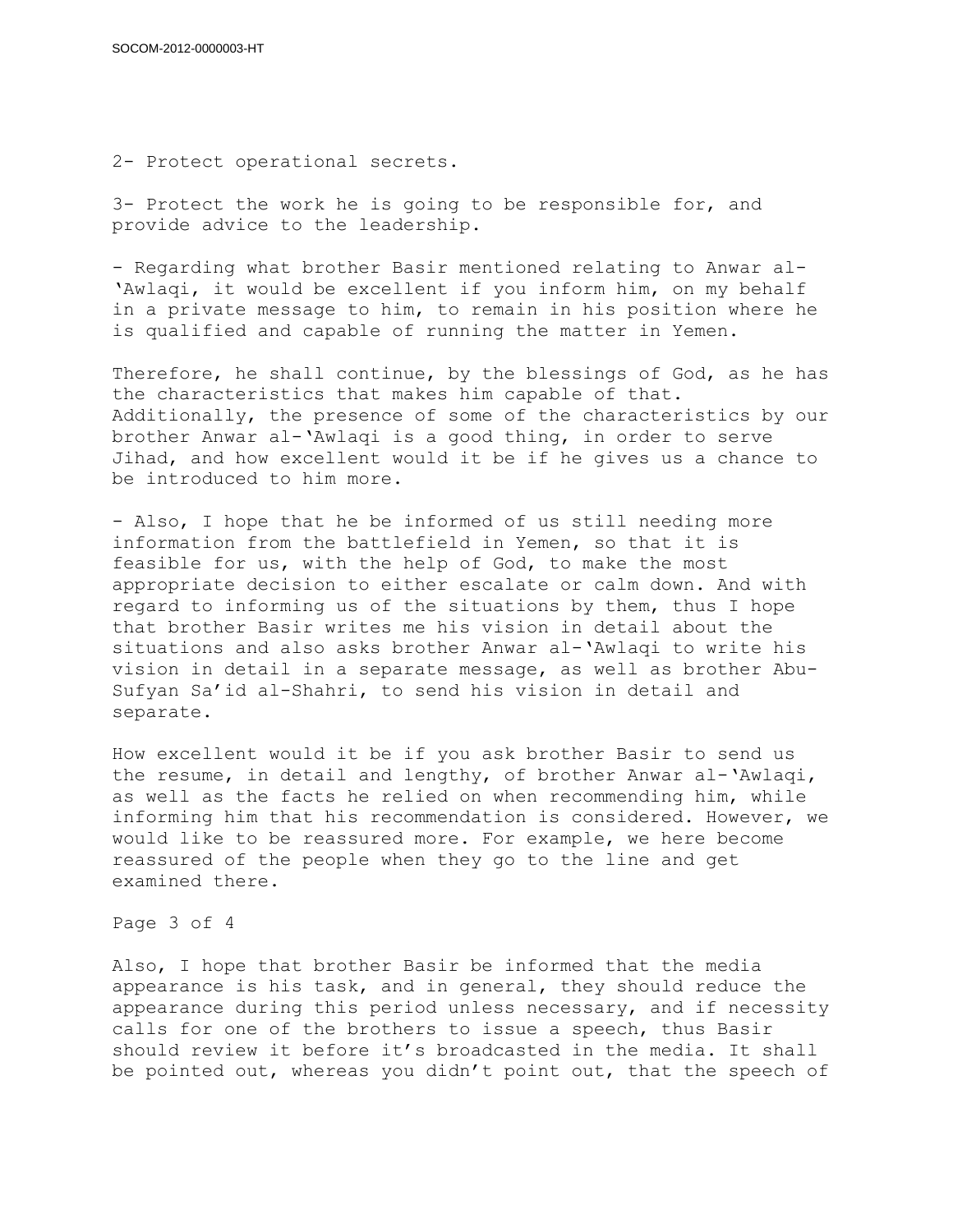brother Sa'id al-Shahri that was issued about the apprehension of one of the sisters in Saudi was not appropriate at the time.

With regard to what you mentioned in a previous message, regarding your opinion to reduce the correspondence, thus we are concerned with the security aspect, yet I have a tape for the nation that includes instigation of the people of Iraq and preaching to the Awakenings to return to the Mujahidin. I am going to send it, God willing, the next time, thus you can arrange with the courier to have the card that's going to contain this statement delivered to the media section directly, and if a necessary matter develops, we are going to attach to you a message that will be sent to you by the media section.

- Attached with this message is a visual statement to the American people that I hope a copy of it be given to the International Al Jazeera and the Arab Al Jazeera. I also hope for it to be translated (voice over) to English and to be delivered to the Al Jazeera channel prior to the anniversary of 9/11, to be broadcasted during it. Also, two copies of it are attached, one of which is recorded and the other written.

- We sent you, along with the messages that preceded this, a statement regarding the floods of Pakistan. Its broadcasting to media was delayed, thus perhaps it's for a good reason. However, in any case, I had attached the content of this card to this message.

- Note: Please broadcast the flood statement before the American People statement, as the American People statement to be during the anniversary of 9/11.

- Attached is a message from my son Khalid to brother 'Abd-al-Latif, and a message to the brothers in the media section.

Page 4 of 4

In conclusion, I ask God, the Glorified and Almighty, to protect you and to make you successful towards what He loves and is satisfied with, and the last of our prayers is praise be to God, Lord of the Universe, and peace and prayers be upon our Prophet Muhammad, his family, and all of his companions.

Peace be upon you, God's Mercy and Blessings

Thursday